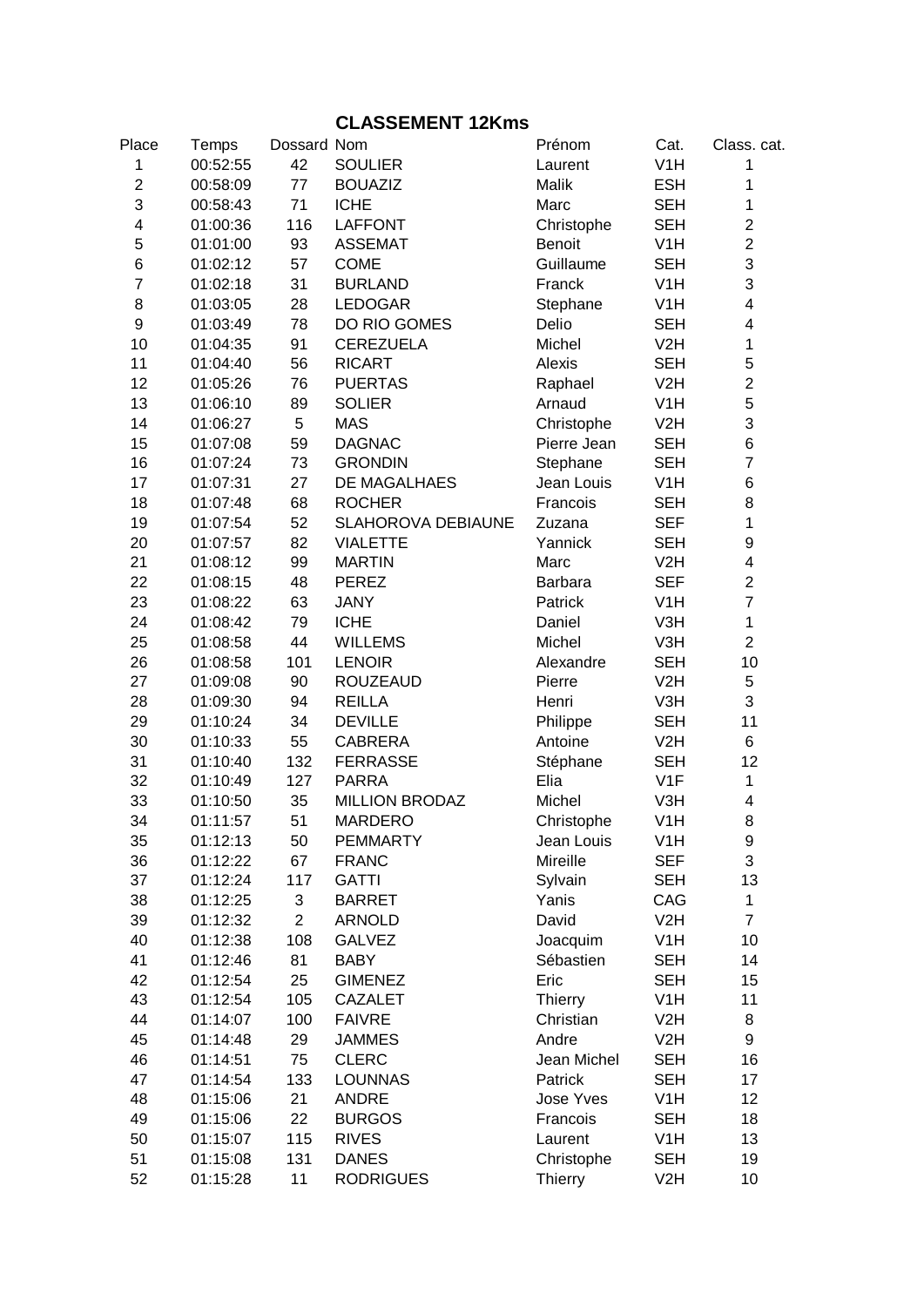| 53  | 01:15:39 | 61             | <b>TRINCAZ</b>    | Carine       | <b>SEF</b>       | 4                       |
|-----|----------|----------------|-------------------|--------------|------------------|-------------------------|
| 54  | 01:15:45 | 128            | <b>MONCALU</b>    | Michel       | V <sub>2</sub> H | 11                      |
| 55  | 01:15:59 | 122            | <b>FERRASSE</b>   | Yves         | V <sub>2</sub> H | 12                      |
| 56  | 01:16:13 | 111            | <b>LEMOINE</b>    | Vincent      | <b>SEH</b>       | 20                      |
| 57  | 01:16:24 | 13             | <b>APLOGAN</b>    | Philippe     | V2H              | 13                      |
| 58  | 01:16:32 | 114            | <b>CHABEAUD</b>   | Rose Marie   | V2F              | $\mathbf{1}$            |
| 59  | 01:17:00 | 30             | <b>MARTIN</b>     | Serge        | <b>SEH</b>       | 21                      |
| 60  | 01:17:14 | 8              | <b>ROCHEFORT</b>  | Damien       | V <sub>1</sub> H | 14                      |
| 61  | 01:17:37 | 23             | <b>LEONARDI</b>   | Guillaume    | <b>SEH</b>       | 22                      |
| 62  | 01:18:08 | 60             | <b>MOREAU</b>     | Julia        | <b>SEF</b>       | 5                       |
| 63  | 01:18:11 | 119            | <b>SENEGAS</b>    | Sylvie       | <b>SEF</b>       | 6                       |
| 64  | 01:18:20 | 69             | <b>FERNADES</b>   | José         | V2H              | 14                      |
| 65  | 01:18:40 | 14             | <b>MUCCHIUTTI</b> | Cathy        | V <sub>1</sub> F | $\overline{2}$          |
| 66  | 01:18:41 | 39             | <b>VALETTE</b>    | David        | <b>SEH</b>       | 23                      |
| 67  | 01:18:44 | 107            | <b>SILVESTRE</b>  | Jean Pierre  | V3H              | 5                       |
| 68  | 01:18:48 | 6              | <b>PERROTIN</b>   | Christophe   | V <sub>1</sub> H | 15                      |
| 69  | 01:19:37 | 9              | <b>HOUSSET</b>    | Jacques      | V3H              | 6                       |
| 70  | 01:19:44 | 74             | <b>BOIX</b>       | Sébastien    | CAG              | $\overline{2}$          |
| 71  | 01:19:48 | 109            | <b>PEYRAS</b>     | Pascal       | <b>SEH</b>       | 24                      |
| 72  | 01:20:07 | 98             | <b>FOULQUIER</b>  | Richard      | V2H              | 15                      |
| 73  | 01:20:18 | 62             | <b>CABIROL</b>    | Olivier      | V <sub>1</sub> H | 16                      |
| 74  | 01:21:27 | 66             | <b>RESPLANDY</b>  | Nadia        | V1F              | 3                       |
| 75  | 01:21:41 | 92             | <b>JACOBZONE</b>  | Sabine       | V1F              | $\overline{\mathbf{4}}$ |
| 76  | 01:21:57 | 47             | <b>CARRIE</b>     | Eric         | V <sub>2</sub> H | 16                      |
| 77  | 01:22:14 | 38             | <b>DUBROCA</b>    | Jean Pierre  | V <sub>2</sub> H | 17                      |
| 78  | 01:22:20 | 64             | GIL               | Ecile        | <b>SEF</b>       | $\overline{7}$          |
| 79  | 01:22:43 | 125            | <b>NAVARRO</b>    | Martine      | V <sub>1</sub> F | 5                       |
|     |          |                |                   |              |                  |                         |
| 80  | 01:22:43 | 129            | <b>NAVARRO</b>    | Denis        | V <sub>1</sub> H | 17                      |
| 81  | 01:22:47 | $\overline{7}$ | <b>PIQUEMAL</b>   | Pascal       | <b>SEH</b>       | 25                      |
| 82  | 01:23:06 | 121            | <b>FERRASSE</b>   | Sylvie       | V2F              | $\overline{2}$          |
| 83  | 01:23:23 | 65             | <b>BILLAUD</b>    | Francois     | V <sub>2</sub> H | 18                      |
| 84  | 01:23:27 | 54             | <b>BEAUDINOT</b>  | Pierre       | V <sub>2</sub> H | 19                      |
| 85  | 01:23:58 | 85             | <b>BOISOT</b>     | Marcel       | V3H              | $\overline{7}$          |
| 86  | 01:24:02 | 53             | <b>ROYUELA</b>    | Jacques      | V3H              | 8                       |
| 87  | 01:24:39 | 97             | <b>VIZCAINO</b>   | Alain        | V <sub>2</sub> H | 20                      |
| 88  | 01:24:55 | 103            | <b>VEYRADIER</b>  | Noel         | V3H              | 9                       |
| 89  | 01:24:57 | 126            | <b>ALDEBERT</b>   | Yves         | V3H              | 10                      |
| 90  | 01:25:03 | 46             | <b>GARCIA</b>     | Antoine      | V3H              | 11                      |
| 91  | 01:25:05 | 43             | <b>RUIZ</b>       | Jean Raphael | <b>SEH</b>       | 26                      |
| 92  | 01:25:16 | 70             | CROUZAL           | Chryslaine   | V <sub>1</sub> F | 6                       |
| 93  | 01:25:17 | 4              | <b>CROUZAL</b>    | Stéphanie    | V <sub>1</sub> F | $\overline{7}$          |
| 94  | 01:26:07 | 24             | <b>BLICQ</b>      | Yannick      | <b>SEH</b>       | 27                      |
| 95  | 01:26:58 | 83             | <b>ALSINA</b>     | Maurice      | V <sub>2</sub> H | 21                      |
| 96  | 01:27:15 | 124            | <b>CUTILLAS</b>   | Annie        | V2F              | 3                       |
| 97  | 01:27:43 | 106            | <b>LOUBES</b>     | Gerard       | V3H              | 12                      |
| 98  | 01:28:08 | 84             | <b>ESCANDE</b>    | Gérard       | V2H              | 22                      |
| 99  | 01:28:32 | $\mathbf{1}$   | <b>ARNOLD</b>     | Franck       | V <sub>1</sub> H | 18                      |
| 100 | 01:28:53 | 58             | <b>BERTRAND</b>   | Julie        | <b>ESF</b>       | $\mathbf{1}$            |
| 101 | 01:30:24 | 102            | <b>VEYRADIER</b>  | Josette      | V3F              | 1                       |
| 102 | 01:30:42 | 36             | <b>LACROIX</b>    | Patrick      | V3H              | 13                      |
| 103 | 01:31:21 | 112            | <b>ROBERT</b>     | Jean Marie   | V <sub>1</sub> H | 19                      |
| 104 | 01:31:22 | 113            | <b>FESQUET</b>    | Magalie      | <b>SEF</b>       | 8                       |
| 105 | 01:33:45 | 96             | <b>CLERC</b>      | Roland       | V3H              | 14                      |
| 106 | 01:33:49 | 87             | <b>BOUNAJI</b>    | Karim        | <b>SEH</b>       | 28                      |